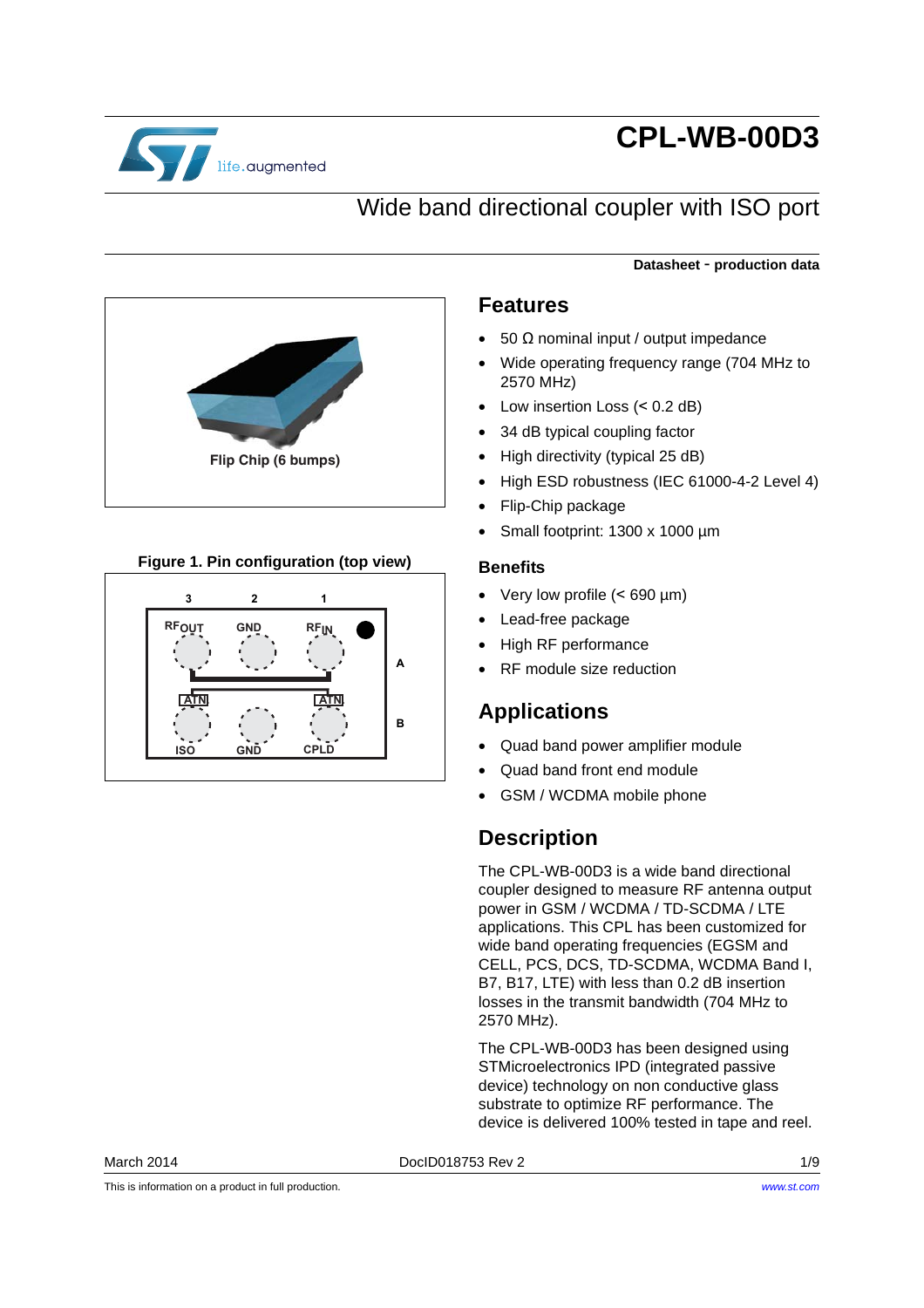# **1 Characteristics**

| Symbol                 | <b>Parameter</b>                                                                                                                                                                                                                                                      |           | Value |       |          |
|------------------------|-----------------------------------------------------------------------------------------------------------------------------------------------------------------------------------------------------------------------------------------------------------------------|-----------|-------|-------|----------|
|                        |                                                                                                                                                                                                                                                                       |           | Typ.  | Max.  | Unit     |
| $P_{IN}$               | Input Power RF <sub>IN</sub>                                                                                                                                                                                                                                          |           |       | 35    | dBm      |
| V <sub>ESD</sub> (IEC) | ESD ratings IEC 61000-4-2 (C = 150 pF, R = 330 $\Omega$ , 10 shots<br>with both polarities and each condition, cumulative method)<br>ISO and CPLD pins connected to ground:<br>$RF_{IN}$ , $RF_{OUIT}$ , air discharge<br>$RF_{IN}$ , $RF_{OUIT}$ , contact discharge | ±15<br>±8 |       |       | kV<br>kV |
| $VESD$ (HBM)           | Human body model, JESD22-A114F, all I/O                                                                                                                                                                                                                               | 2         |       |       | kV       |
| V <sub>ESD (MM)</sub>  | Machine model, JESD22-A115-A, all I/O                                                                                                                                                                                                                                 | 100       |       |       | $\vee$   |
| $VESD$ (CDM)           | Charge device model, JESD22-C101-C, all I/O                                                                                                                                                                                                                           | 500       |       |       | $\vee$   |
| $T_{OP}$               | Operating temperature                                                                                                                                                                                                                                                 | $-30$     |       | $+85$ | °C.      |

#### **Table 1. Absolute maximum rating (limiting values)**

## **Table 2. Electrical characteristics (Tamb = 25 °C) - impedances**

| Symbol            | <b>Parameter</b>                 | <b>Value</b> |                          |      | <b>Unit</b> |
|-------------------|----------------------------------|--------------|--------------------------|------|-------------|
|                   |                                  |              | Typ.                     | Max. |             |
| $Z_{\text{OUT}}$  | Nominal output impedance         |              | 50                       | -    |             |
| $Z_{IN}$          | Nominal input impedance          |              | 50                       |      | Ω           |
| $Z_{\text{CPLD}}$ | Nominal coupling impedance<br>50 |              | $\overline{\phantom{0}}$ |      |             |
| $Z_{OUT}$         | Nominal ISO impedance            |              | 50                       | ۰    |             |

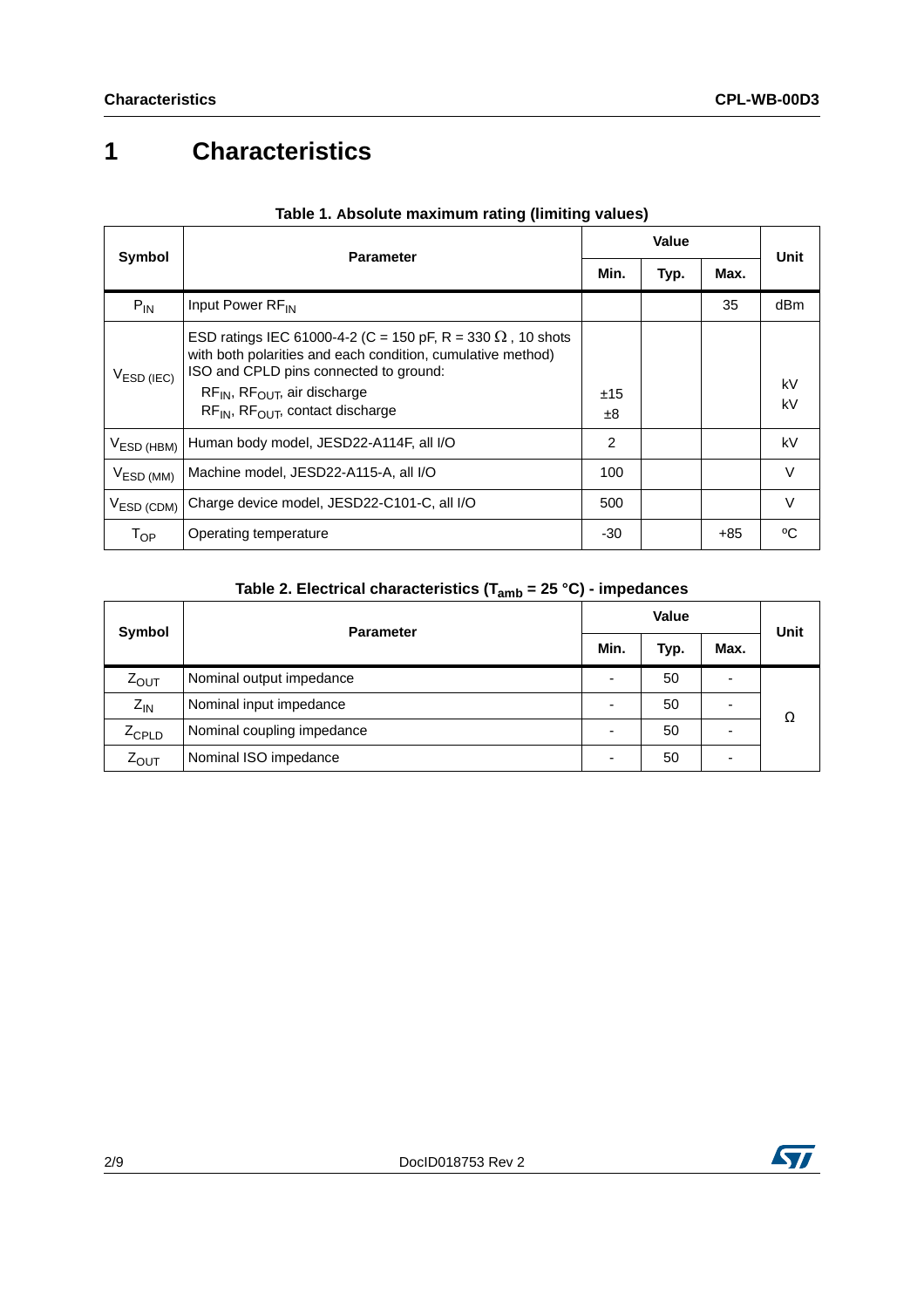<span id="page-2-0"></span>

| Symbol         | <b>Parameter</b>                           | <b>Test condition</b>                                                                                                  | Value |      |      | Unit       |
|----------------|--------------------------------------------|------------------------------------------------------------------------------------------------------------------------|-------|------|------|------------|
|                |                                            |                                                                                                                        | Min.  | Typ. | Max. |            |
|                | Frequency range<br>(bandwidth)             |                                                                                                                        | 824   |      | 2170 | <b>MHz</b> |
| I <sub>L</sub> |                                            | Insertion loss in bandwidth From 704 MHz to 2570 MHz                                                                   |       | 0.1  | 0.2  | dB         |
| $R_L$          | Return loss in bandwidth                   | From 704 MHz to 2570 MHz                                                                                               | 15    |      |      | dB         |
| <b>CPLD</b>    | Coupling factor (including<br>attenuation) | From 824 MHz to 915 MHz                                                                                                | 35    |      | 41   | dB         |
|                |                                            | From 1710 MHz to 2025 MHz                                                                                              | 27    |      | 33   | dB         |
| Ripple         | Coupling ripple in<br>individual band      | (824 to 849 MHz) (880 to 915 MHz)<br>(1710 to 1785 MHz) (1850 to<br>1910 MHz) (1880 to 2025 MHz)<br>(1920 to 1980 MHz) |       |      | 0.5  | dB         |
| DIR.           | Coupler directivity                        | From 704 MHz to 2025 MHz                                                                                               | 20    | 25   |      | dB         |
|                |                                            | From 2500 MHz to 2570 MHz                                                                                              | 16    | 19   |      |            |

**Table 3. Electrical characteristics (Tamb = 25 °C) - RF performance**

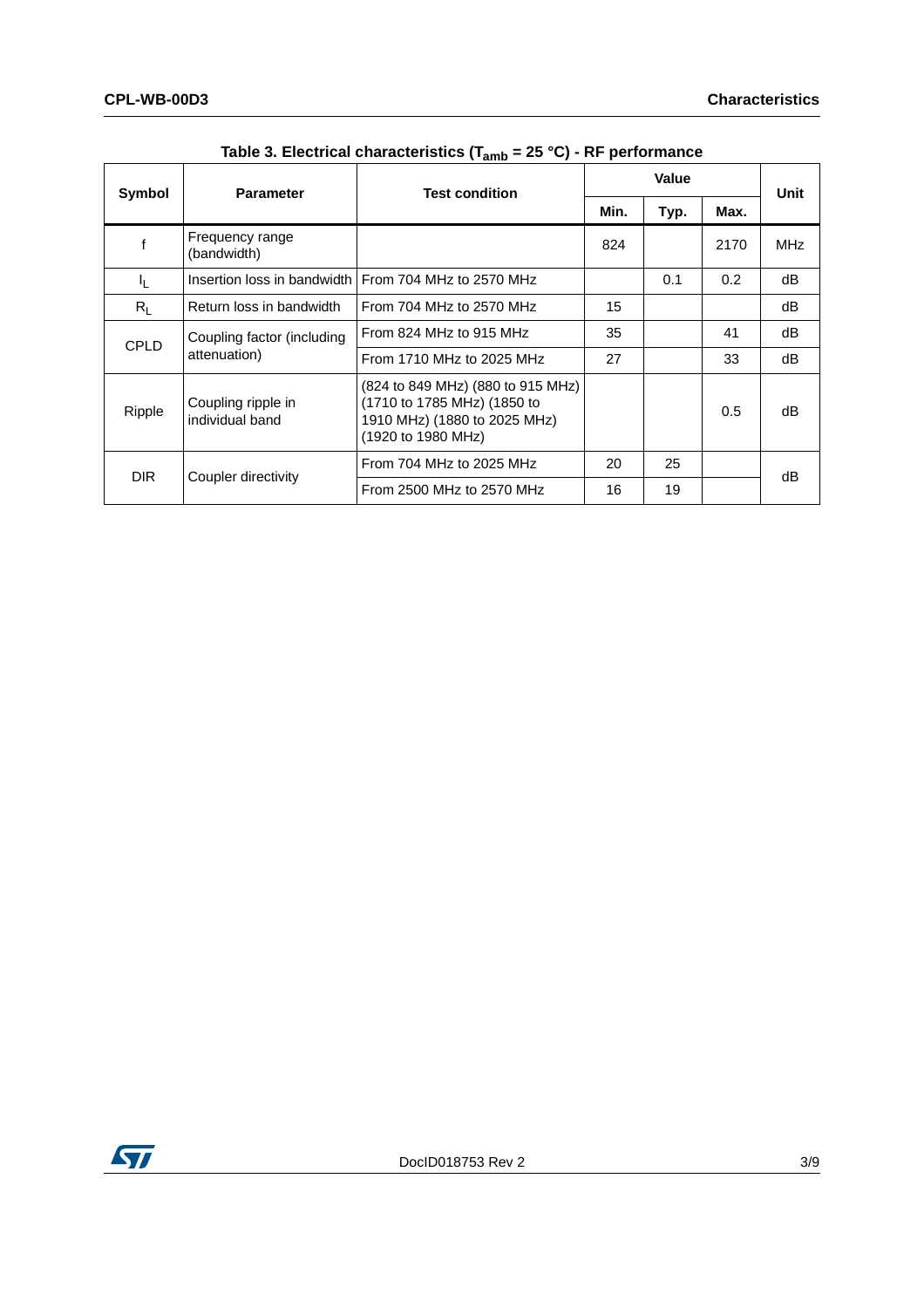**F** (GHz)

## **1.1 RF measurement (on reference evaluation board)**

<span id="page-3-1"></span>Measurements done on reference evaluation board under 50  $\Omega$ , de-embedding at CPL-WB-00D3 bumps.

<span id="page-3-0"></span>

<span id="page-3-2"></span>

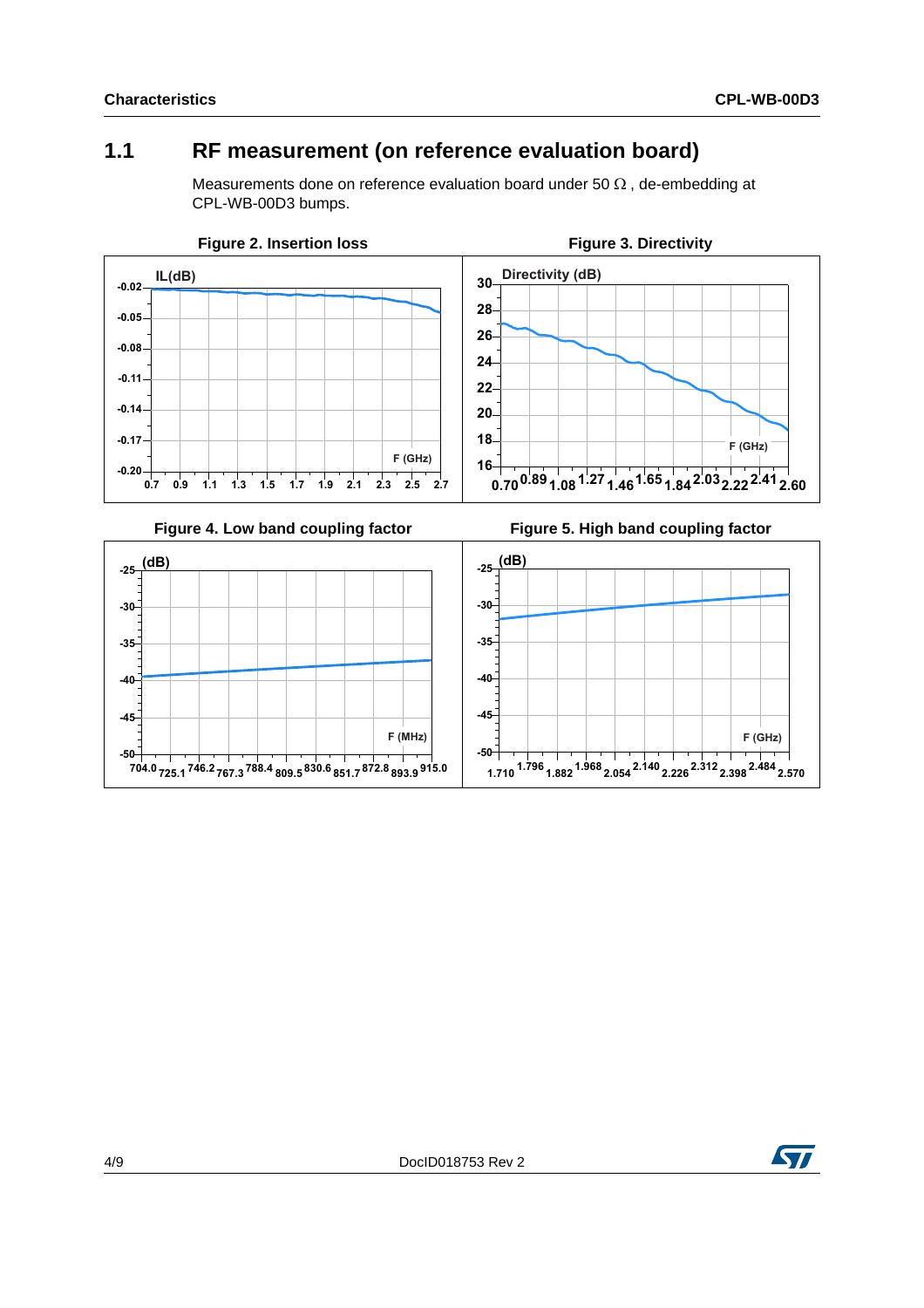## **2 Reference evaluation board**

**Figure 6. CPW lines (W = 127 µm with gap to gnd = 100 µm) on top layer + GND on layer 2** 



- Material: 4 layers FR4 with solder mask on top and bottom layer
- Substrate thickness: 0.8 mm
- Line lengths: 14.3 mm
- TRL cal kit available

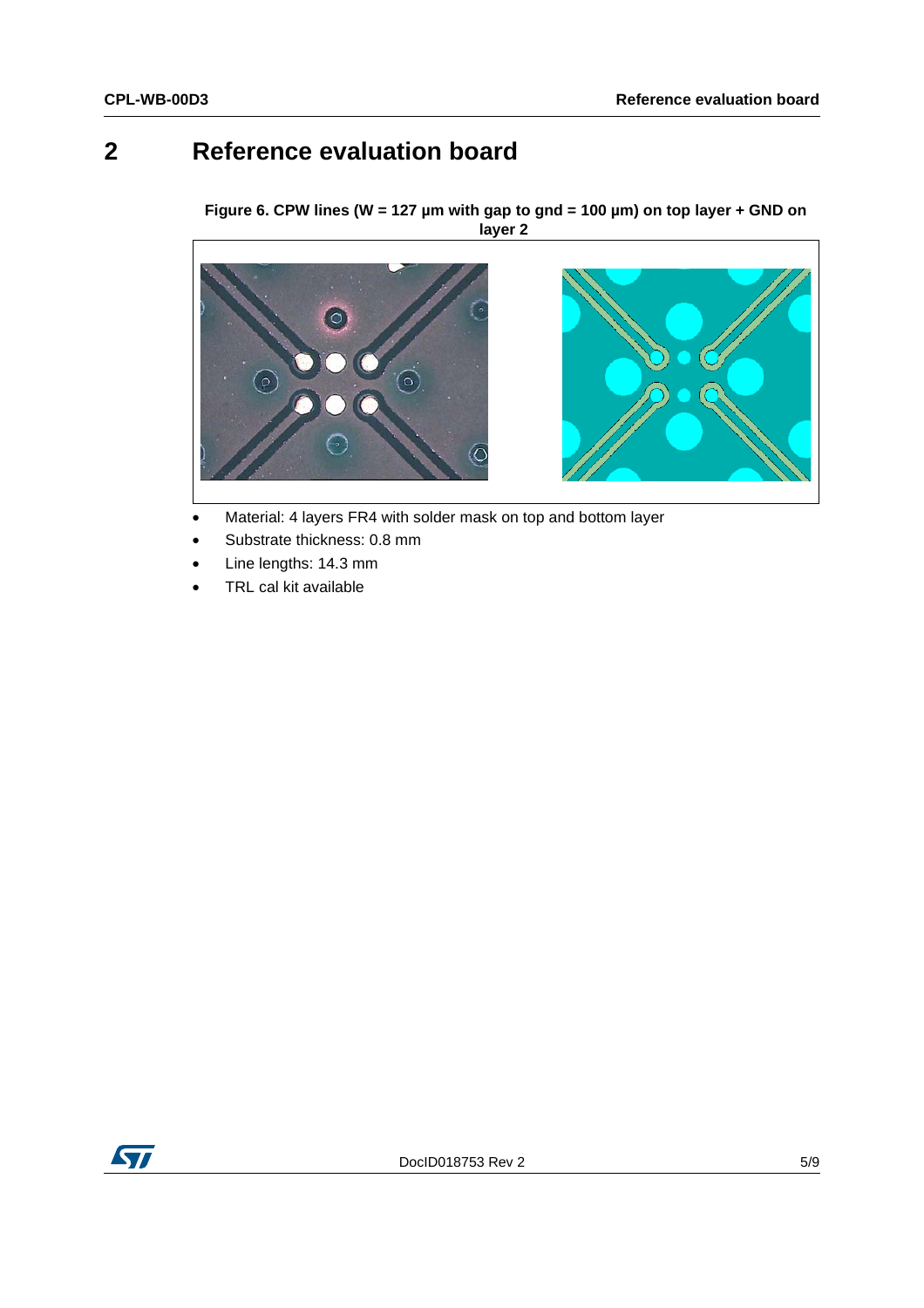## **3 Package information**

- Epoxy meets UL94, V0
- Lead-free package

In order to meet environmental requirements, ST offers these devices in different grades of ECOPACK® packages, depending on their level of environmental compliance. ECOPACK® specifications, grade definitions and product status are available at: *[www.st.com](http://www.st.com).* ECOPACK® is an ST trademark.





**Figure 8. Footprint Figure 9. Marking** 



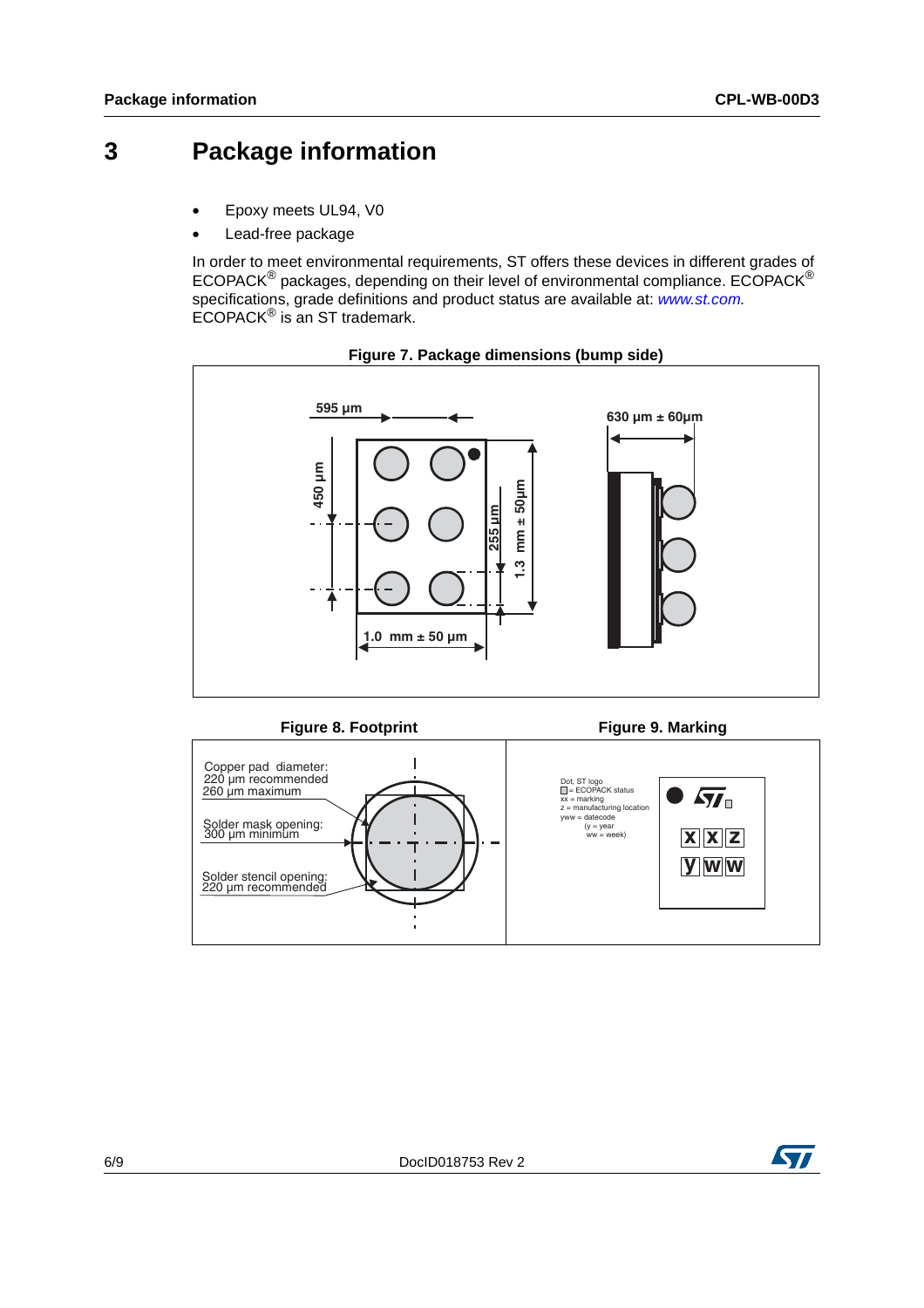

**Figure 10. Flip Chip tape and reel specifications**



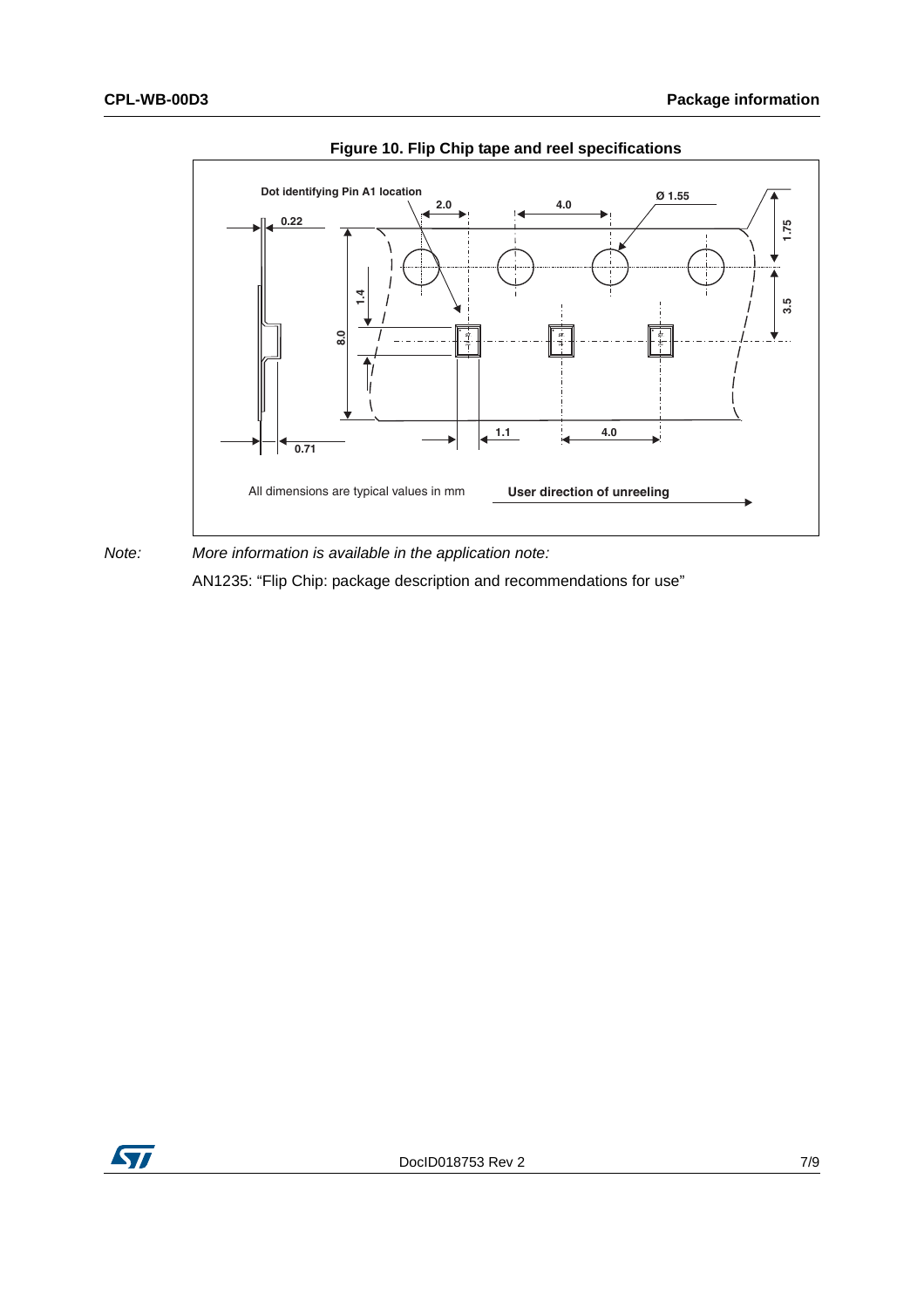# **4 Ordering information**

| Order code  | Marking | <b>Base gty</b> | Delivery mode |
|-------------|---------|-----------------|---------------|
| CPL-WB-00D3 | RX      | 5000            | Tape and reel |

# **5 Revision history**

| Table 5. Document revision history |
|------------------------------------|
|------------------------------------|

| <b>Date</b> | <b>Revision</b> | <b>Changes</b>                                                                    |
|-------------|-----------------|-----------------------------------------------------------------------------------|
| 21-Apr-2010 |                 | Initial release.                                                                  |
| 14-Mar-2014 | 2               | Updated Features, Description, Table 3, Figure 2, Figure 3 and<br><b>Figure 4</b> |

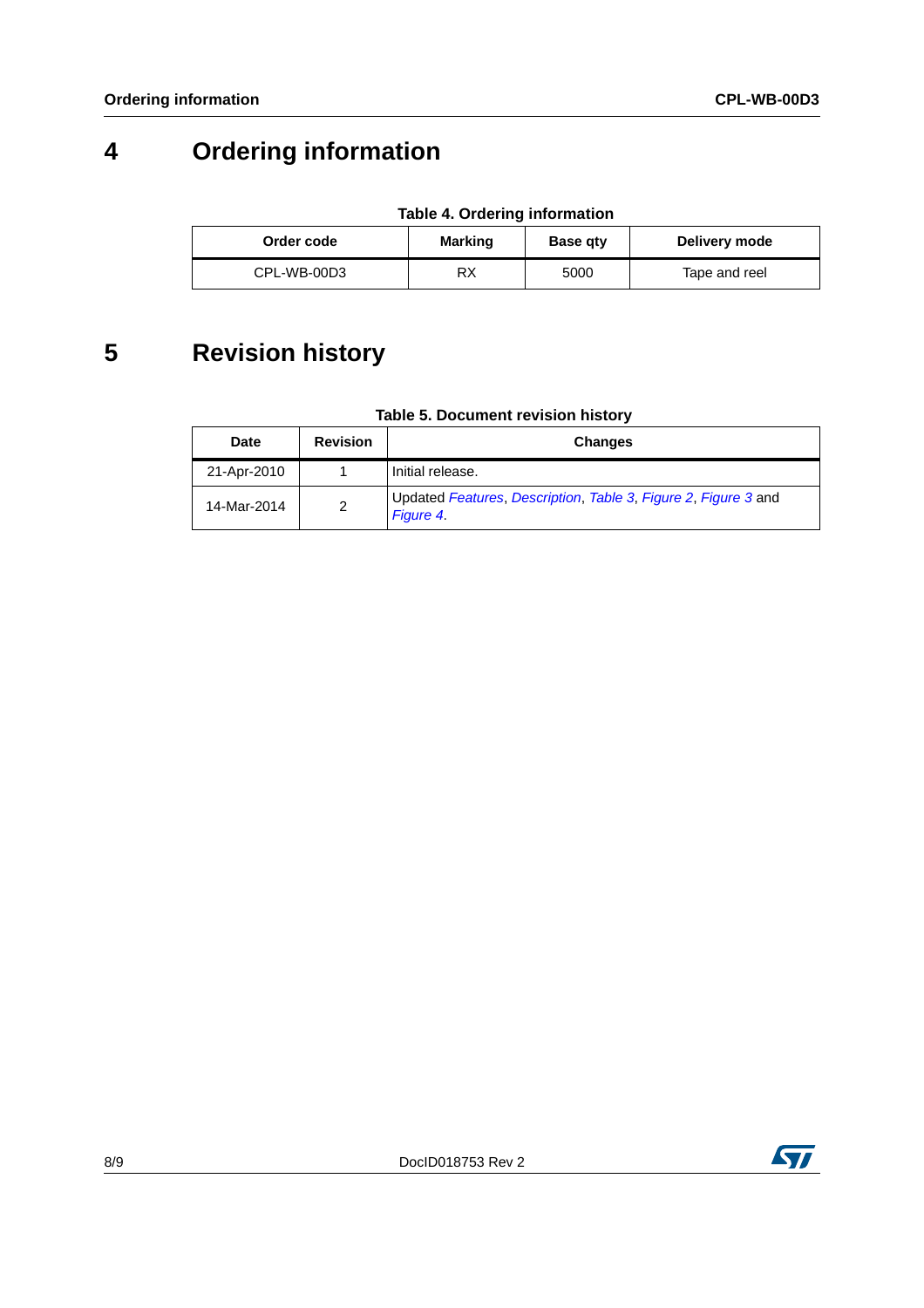#### **Please Read Carefully:**

Information in this document is provided solely in connection with ST products. STMicroelectronics NV and its subsidiaries ("ST") reserve the right to make changes, corrections, modifications or improvements, to this document, and the products and services described herein at any time, without notice.

All ST products are sold pursuant to ST's terms and conditions of sale.

Purchasers are solely responsible for the choice, selection and use of the ST products and services described herein, and ST assumes no liability whatsoever relating to the choice, selection or use of the ST products and services described herein.

No license, express or implied, by estoppel or otherwise, to any intellectual property rights is granted under this document. If any part of this document refers to any third party products or services it shall not be deemed a license grant by ST for the use of such third party products or services, or any intellectual property contained therein or considered as a warranty covering the use in any manner whatsoever of such third party products or services or any intellectual property contained therein.

**UNLESS OTHERWISE SET FORTH IN ST'S TERMS AND CONDITIONS OF SALE ST DISCLAIMS ANY EXPRESS OR IMPLIED WARRANTY WITH RESPECT TO THE USE AND/OR SALE OF ST PRODUCTS INCLUDING WITHOUT LIMITATION IMPLIED WARRANTIES OF MERCHANTABILITY, FITNESS FOR A PARTICULAR PURPOSE (AND THEIR EQUIVALENTS UNDER THE LAWS OF ANY JURISDICTION), OR INFRINGEMENT OF ANY PATENT, COPYRIGHT OR OTHER INTELLECTUAL PROPERTY RIGHT.**

**ST PRODUCTS ARE NOT DESIGNED OR AUTHORIZED FOR USE IN: (A) SAFETY CRITICAL APPLICATIONS SUCH AS LIFE SUPPORTING, ACTIVE IMPLANTED DEVICES OR SYSTEMS WITH PRODUCT FUNCTIONAL SAFETY REQUIREMENTS; (B) AERONAUTIC APPLICATIONS; (C) AUTOMOTIVE APPLICATIONS OR ENVIRONMENTS, AND/OR (D) AEROSPACE APPLICATIONS OR ENVIRONMENTS. WHERE ST PRODUCTS ARE NOT DESIGNED FOR SUCH USE, THE PURCHASER SHALL USE PRODUCTS AT PURCHASER'S SOLE RISK, EVEN IF ST HAS BEEN INFORMED IN WRITING OF SUCH USAGE, UNLESS A PRODUCT IS EXPRESSLY DESIGNATED BY ST AS BEING INTENDED FOR "AUTOMOTIVE, AUTOMOTIVE SAFETY OR MEDICAL" INDUSTRY DOMAINS ACCORDING TO ST PRODUCT DESIGN SPECIFICATIONS. PRODUCTS FORMALLY ESCC, QML OR JAN QUALIFIED ARE DEEMED SUITABLE FOR USE IN AEROSPACE BY THE CORRESPONDING GOVERNMENTAL AGENCY.**

Resale of ST products with provisions different from the statements and/or technical features set forth in this document shall immediately void any warranty granted by ST for the ST product or service described herein and shall not create or extend in any manner whatsoever, any liability of ST.

ST and the ST logo are trademarks or registered trademarks of ST in various countries. Information in this document supersedes and replaces all information previously supplied. The ST logo is a registered trademark of STMicroelectronics. All other names are the property of their respective owners.

© 2014 STMicroelectronics - All rights reserved

STMicroelectronics group of companies

Australia - Belgium - Brazil - Canada - China - Czech Republic - Finland - France - Germany - Hong Kong - India - Israel - Italy - Japan - Malaysia - Malta - Morocco - Philippines - Singapore - Spain - Sweden - Switzerland - United Kingdom - United States of America

**www.st.com**



DocID018753 Rev 2 9/9